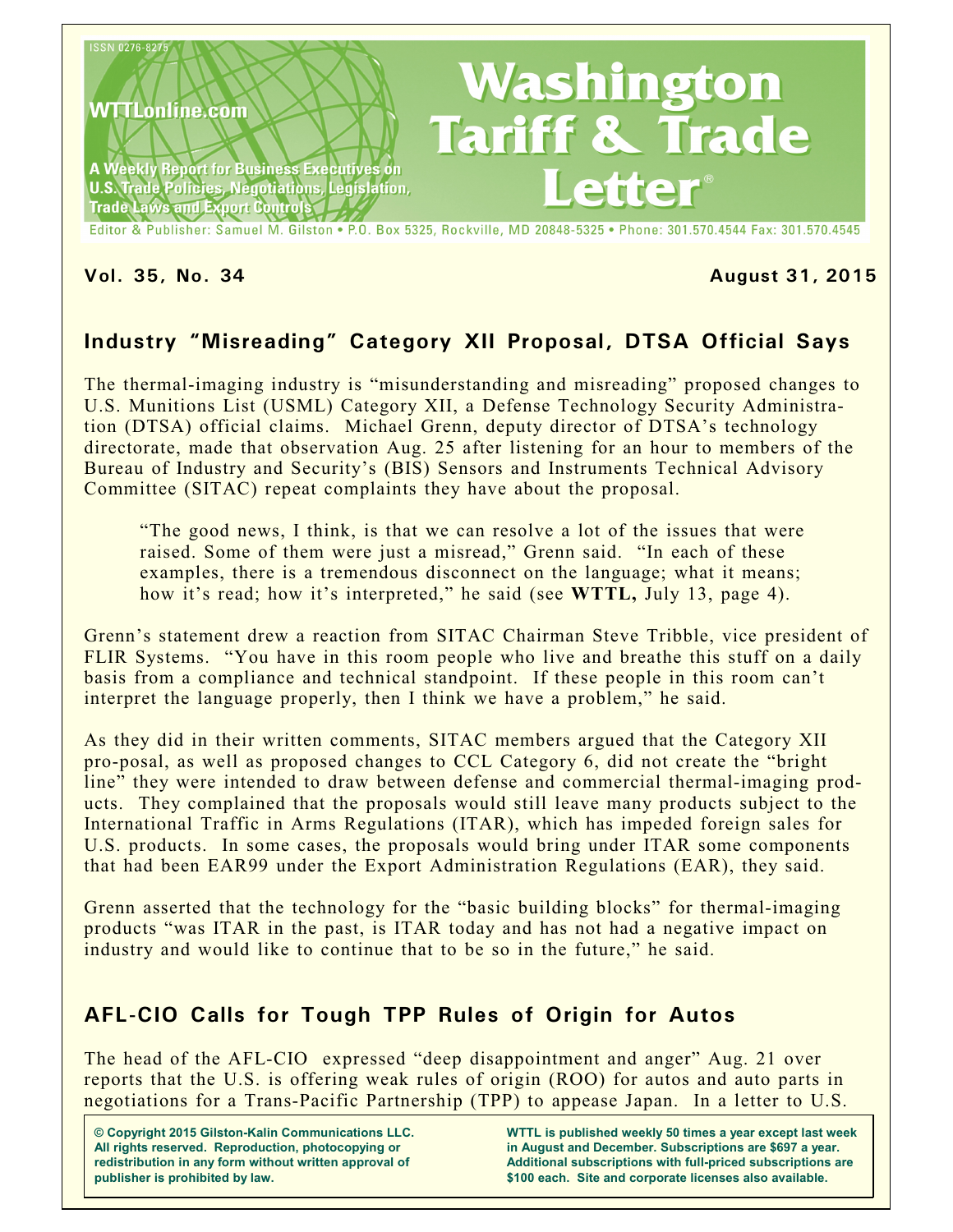Trade Representative (USTR) Michael Froman, AFL-CIO President Richard Trumka also complained that "the number of loopholes or exceptions is also growing, further watering down the standard." The Auto ROO was one of the disagreements that blocked progress on a TPP deal during the meeting of trade ministers from the 12 negotiating countries in Maui, Hawaii, July 31 (see **WTTL**, Aug. 10, page 3).

Canada and Mexico, whose auto production has become integrated with the U.S. under NAFTA, objected to a proposed ROO that would have allowed Japanese cars to include a higher level of non-TPP parts. "I hope it is not the case that the Canadian and Mexican negotiators are actually holding a harder line than our own government on this issue," Trumka wrote.

"As you know, we have asked for the auto, auto parts and light truck regional value content to be at least as high as the NAFTA standard  $-62.5\%$ , increasing to 75% over several years. We have also advocated for reducing the loopholes and exceptions that have weakened previous standards," Trumka told Froman. "We read in press accounts that the Canadian and Mexican negotiators are holding out for a ROO no less than 50%, while our own government has reportedly struck a deal with the Japanese government for a level of 45% for automobiles and 30% for auto parts," he wrote, citing an article published in Britain's *Globe and Mail.*

"If this report is accurate, I want to convey to you my deep disappointment and anger that the U.S. government has so little regard for American jobs and the health of our manufacturing sector," Trumka wrote. "The only argument in favor of a weak ROO is that Japan already outsources significant elements of automobiles to non-TPP countries and wants to continue to do so and to export those products to TPP countries under favorable terms," he added.

"Japan has argued that it needs the lower rule because of the long phase-out in auto tariffs. This makes no sense, as it has been clear since Japan joined the TPP negotiations that there would be a lengthy phase-out for auto and light truck tariffs. And the lengthy tariff phase-out does not affect auto parts," Trumka argued. "Indeed, we still have no confidence that we will gain meaningful access to Japan's domestic auto market through TPP, so this accommodation further advantages Japanese companies' economic strategies while undercutting American jobs," he stated.

"Indeed, in a recent discussion with your staff, they agreed that the new approach being considered is a 'hybrid deemed originating rule,' simply with a new set of products. Many of the items on this list are important job-generating products here in the U.S. The approach being considered could result in the weakest effective rule of origin in any trade agreement signed by the U.S.," he wrote, conceding that ROO can be complex.

"We have been informed by USTR staff that certain methods yield an equivalent portion of production at different figures (i.e. that one method calculates a certain content at 55% and is equivalent to a different method that calculates the same content at 65% or at 75%, or that some methods contain more loopholes and exceptions than others). But these equivalencies lack a clear evidentiary basis and seem to change arbitrarily, and the loopholes and exceptions appear to be subject to ongoing negotiation," he told Froman.

"My staff, and those of other unions with substantial employment in the sector, have been asking for five years for detailed analysis and data to support various assertions on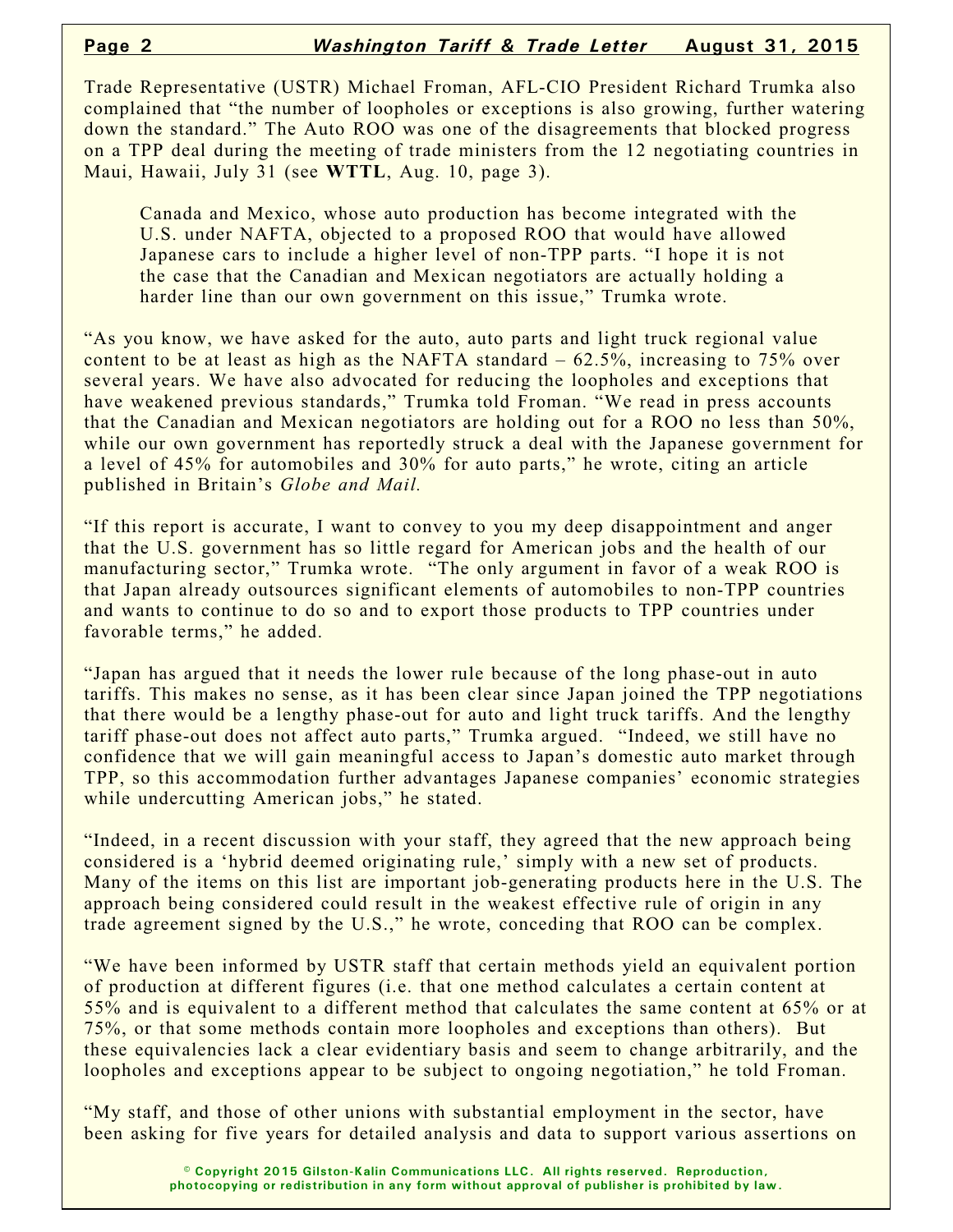how to compare one methodology to another. We have never received any data on this subject, and so are understandably skeptical. It appears that these equivalencies are asserted for the convenience of the negotiators," he said.

#### **BIS Eliminates Special Comprehensive Licenses**

Citing low usage and new superseding license exceptions created under export control reform, BIS Aug. 26 removed the authorization for the Special Comprehensive License (SCL) from its Export Administration Regulations (EAR). BIS had proposed removing the authorization in September 2014 (see **WTTL**, Oct. 6, 2014, page 7).

In the Federal Register notice, BIS concluded that "the SCL has outlived its usefulness to the exporting public since recent changes to the EAR permit exporters to accomplish similar results using individual licenses and without undertaking the more onerous SCL application," it said.

The only change to the September proposal was the effective date. "As a practical matter to facilitate administrative ease for SCL holders who already have begun to transition to licenses other than the SCL and for SCL holders who have yet to begin that transition for their transactions under the EAR, BIS provides instead in this final rule that all SCLs still in effect at this publication will expire one year from the effective date of this rule, which will be September 26, 2016," it said.

BIS received comments from three SCL holders who are private companies in the fields of geophysical and seismic technology, it said. In response, the agency said the comments did not warrant changing the decision to drop SCLs. "BIS believes all current features of the SCL can be replicated in an individual license, and thus the usefulness and effectiveness of export authorizations under the EAR should not be impacted negatively by removal of the SCL," the agency explained.

## **BNY Mellon Settles SEC Charges of FCPA Violations**

Bank of New York (BNY) Mellon, the multinational financial services company, agreed Aug. 18 to pay the Securities and Exchange Commission (SEC) \$14.8 million to settle charges that it violated the Foreign Corrupt Practices Act (FCPA). The company allegedly provided valuable student internships to family members of foreign government officials affiliated with a Middle Eastern sovereign wealth fund in 2010 and 2011.

"These officials sought, and BNY Mellon agreed to provide, valuable internships for their family members. BNY Mellon provided the internships without following its standard hiring procedures for interns, and the interns were not qualified for BNY Mellon's existing internship programs," the SEC complaint noted.

"BNY Mellon failed to devise and maintain a system of internal accounting controls around its hiring practices sufficient to provide reasonable assurances that its employees were not bribing foreign officials in contravention of company policy," the agency said. "The Interns were less than exemplary employees. On at least one occasion, Interns A and B were confronted by a BNY Mellon human resources employee concerning their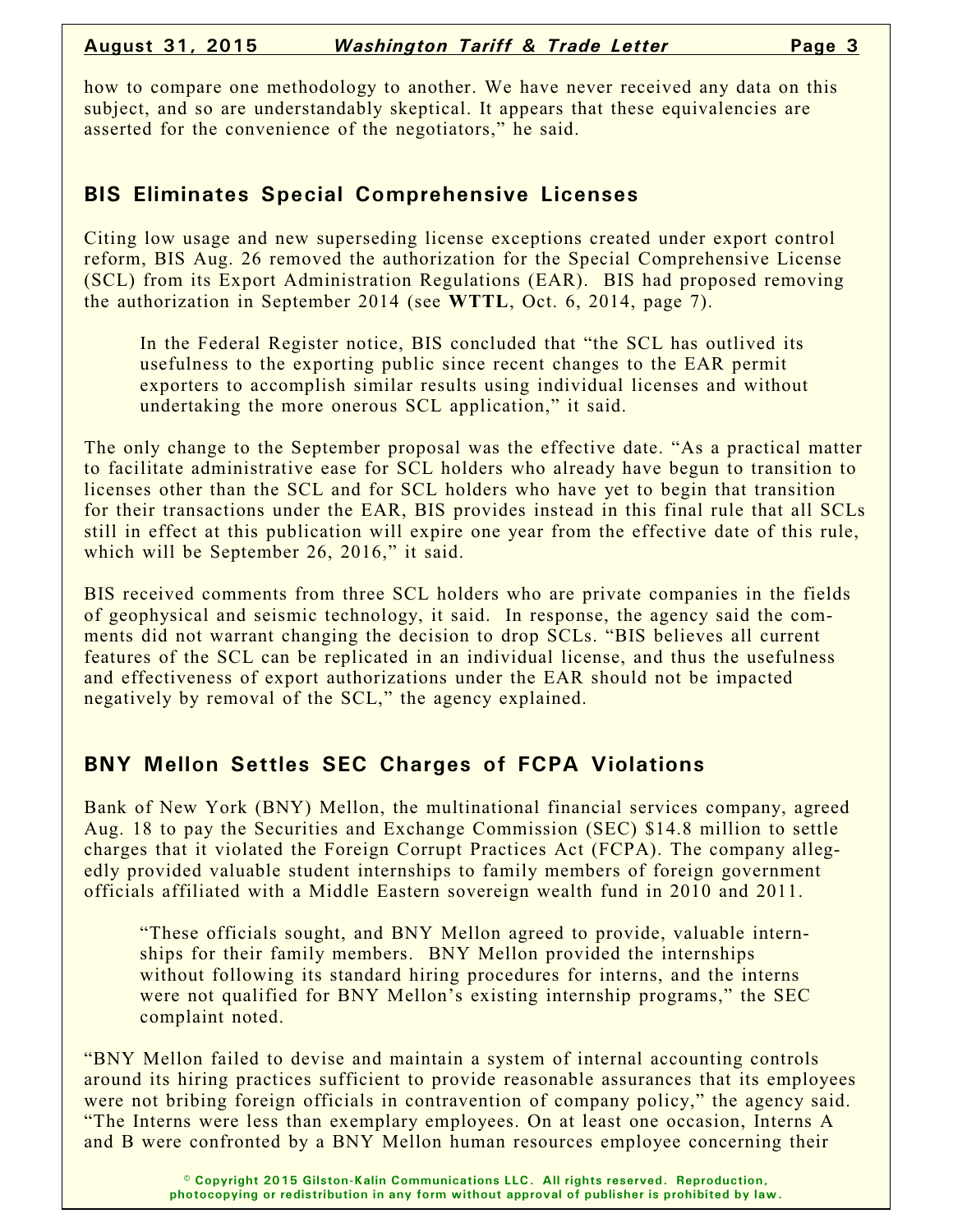repeated absences from work. A Boutique portfolio manager who worked with Intern C observed that his performance was 'okay' and that 'he wasn't actually as hard-working as I would have hoped.' Despite these issues, BNY Mellon accommodated the Interns in order to favorably influence Officials X and Y," the SEC order noted.

Without admitting or denying the findings, the company agreed to pay \$8.3 million in disgorgement, \$1.5 million in prejudgment interest, and a \$5 million penalty. The SEC considered the company's remedial acts and its cooperation with the investigation when determining a settlement, it said.

"We are pleased to reach an agreement with the SEC that allows us to put this matter behind us. As the SEC noted, we cooperated with the SEC throughout this process, and had already taken steps to enhance our existing internal controls and procedures with respect to our internship and hiring practices," Kevin Heine, a company spokesperson, wrote in an email to WTTL.

## **Universities, Tech Firms Join Outcry Against Proposed Definitions**

Of the over 100 comments BIS received to proposed rules aimed at harmonizing definitions in the International Traffic in Arms Regulations (ITAR) with those in the Export Administration Regulations (EAR), many came from universities and technology firms taking issue with proposed definitions of "fundamental research" and "public domain." Gun owners and Republican senators previously joined the opposition to the proposals.

In comments to State and BIS, the University of California, Berkeley, noted that the revised definition for 'public domain' includes information that is submitted for review prior to publication. "The revised Section 120.11(a)(5) appears to require that information also be accepted for publication to qualify as 'public domain'," it wrote (see **WTTL**, Aug. 10, page 5).

"The language should be changed to clarify that information submitted for review for publication qualifies as 'public domain' … regardless of acceptance for publication or actual publication. This clarification would allow information that is not favorably received or actually published to still qualify as 'public domain,'" the university said.

NYU expressed concern that "software" was removed from the fundamental research definition. "While natural-language documents written by a researcher would be 'technology' that could be freely shared as arising during fundamental research, a computerlanguage document (a program in source code) written by the same researcher would be subject to deemed export restrictions," it wrote. NYU recommended that software arising during, or resulting from, fundamental research not be subject to the EAR.

In its comments, Toronto-based software provider Perspecsys suggested allowing tokenization as "an acceptable data obfuscation method in addition to encryption." In a May 2014 advisory opinion addressed to Perspecsys, State's Directorate of Defense Trade Controls (DDTC) opened the door to using this security technique without a DDTC license under certain conditions (see **WTTL**, June 16, 2014, page 2). "According to many data security experts, tokenization provides data obfuscation, security, and operational functionality that is stronger than or as strong as encryption-only systems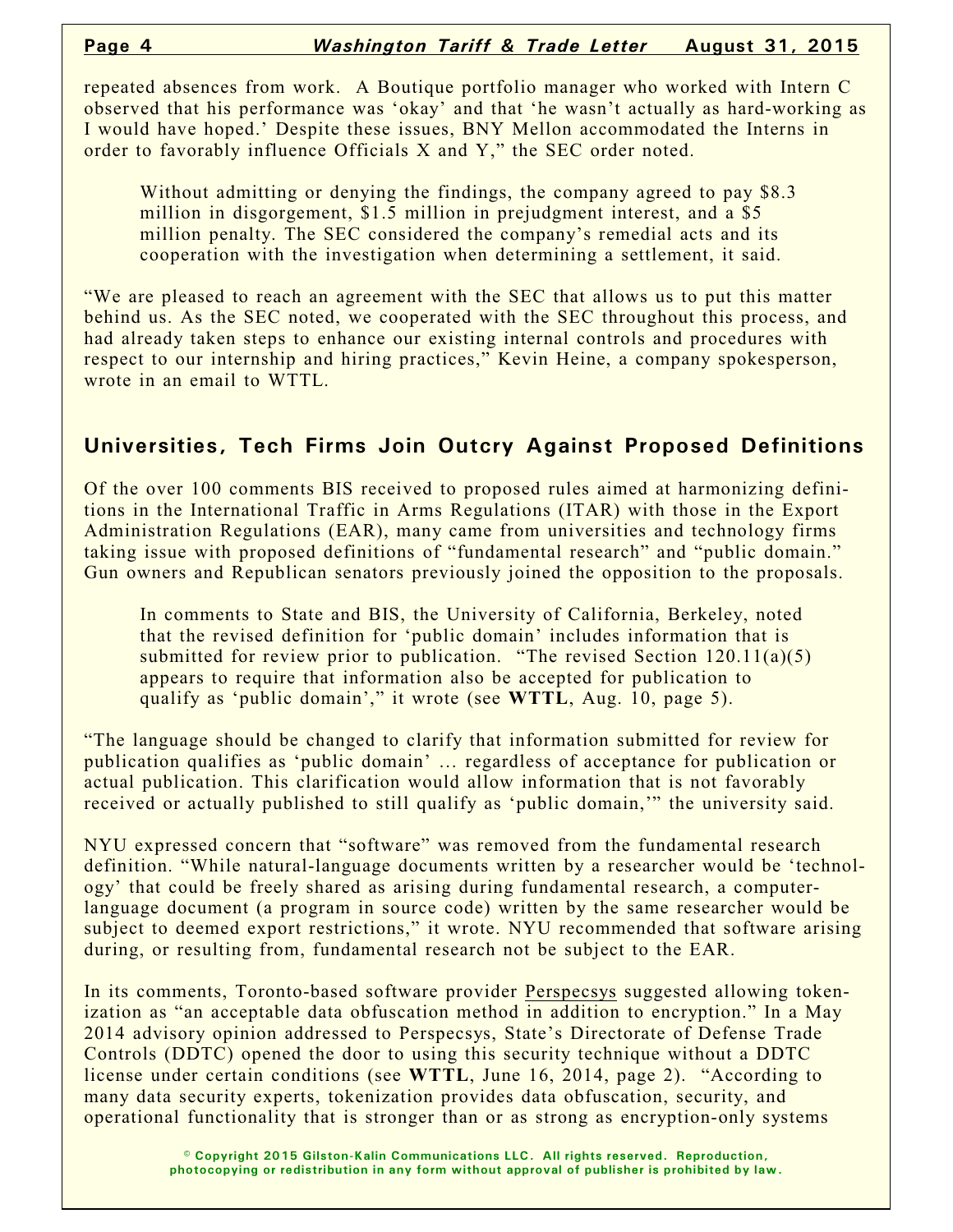when implemented properly. Tokenization should therefore be explicitly recognized in the regulations as an approved data obfuscation method," it wrote.

Intel took issue with the proposed definition of "development." The company noted that the term "serial production" no longer applies in the current technology/manufacturing environment.

"Considering exporters can develop, design, manufacture, and export 'technology' for a single prototype or proof-of-concept which may never be serially manufactured but is still subject to the EAR, the current definition conflicts with modern business models and customer demands," it wrote. "The development of technology required is agnostic of whether the resulting commodity will be manufactured once, or serially," Intel added.

Google answered the question of whether the proposed definition of ''peculiarly responsible'' effectively explains how items may be ''required'' for particular functions. "It does not. The proposed definition reaches too far and would control too much information (i.e. 'technology'). In particular, the "release" portion of the "catch and release" process laid out in the proposed definition will lead to too many absurd results," the search company said.

"In the term 'peculiarly responsible,' it is significant that 'responsible' is modified by the word 'peculiarly,' which denotes a special, causal relationship with the thing that is being controlled. The proposed definition of 'peculiarly responsible' effectively removes 'peculiarly' from the equation and controls a wider swath of 'technology' than is warranted," it added.

## **Industry Wants Toxins Under Commerce Control**

Getting only ten comments on a proposed rule must be a nice change for export officials after some of the more controversial rules of the past few months. BIS and State's Directorate of Defense Trade Controls (DDTC) had expected that transfers of products from USML categories XIV (toxins) and XVIII (directed energy weapons) would only affect a few companies and universities. In general, many of the comments the two agencies posted Aug. 28 were from companies arguing for their specific product lines to be less strictly controlled.

Northrop Grumman recommended that protective items, including Joint Service Lightweight Integrated Suit Technology (JSLIST) or Uniform Integrated Protection Ensemble (UIPE), currently listed in Category XIV(f)(4) be moved to newly created Export Control Classification Number (ECCN) 1A607. "This proposed ECCN provides more than adequate levels of control and such classification would better enable exports to our allies as well as support individuals deploying in support of USG operations," it wrote.

Other comments cited examples of devices currently in commercial use that might be moved to DDTC jurisdiction. Biofire wondered whether its commercial Ebola test "could be controlled under the proposed language in paragraph  $(g)(1)$  or  $(f)(2)$  in the event of further development using some DoD [Defense Department] funds in order to accelerate development of a detection test kit for emerging strains intended for use in a civilian outbreak." Universities still are concerned about their government funded research being

> **© Copyright 2015 Gilston-Kalin Communications LLC. All rights reserved. Reproduction, photocopying or redistribution in any form without approval of publisher is prohibited by law.**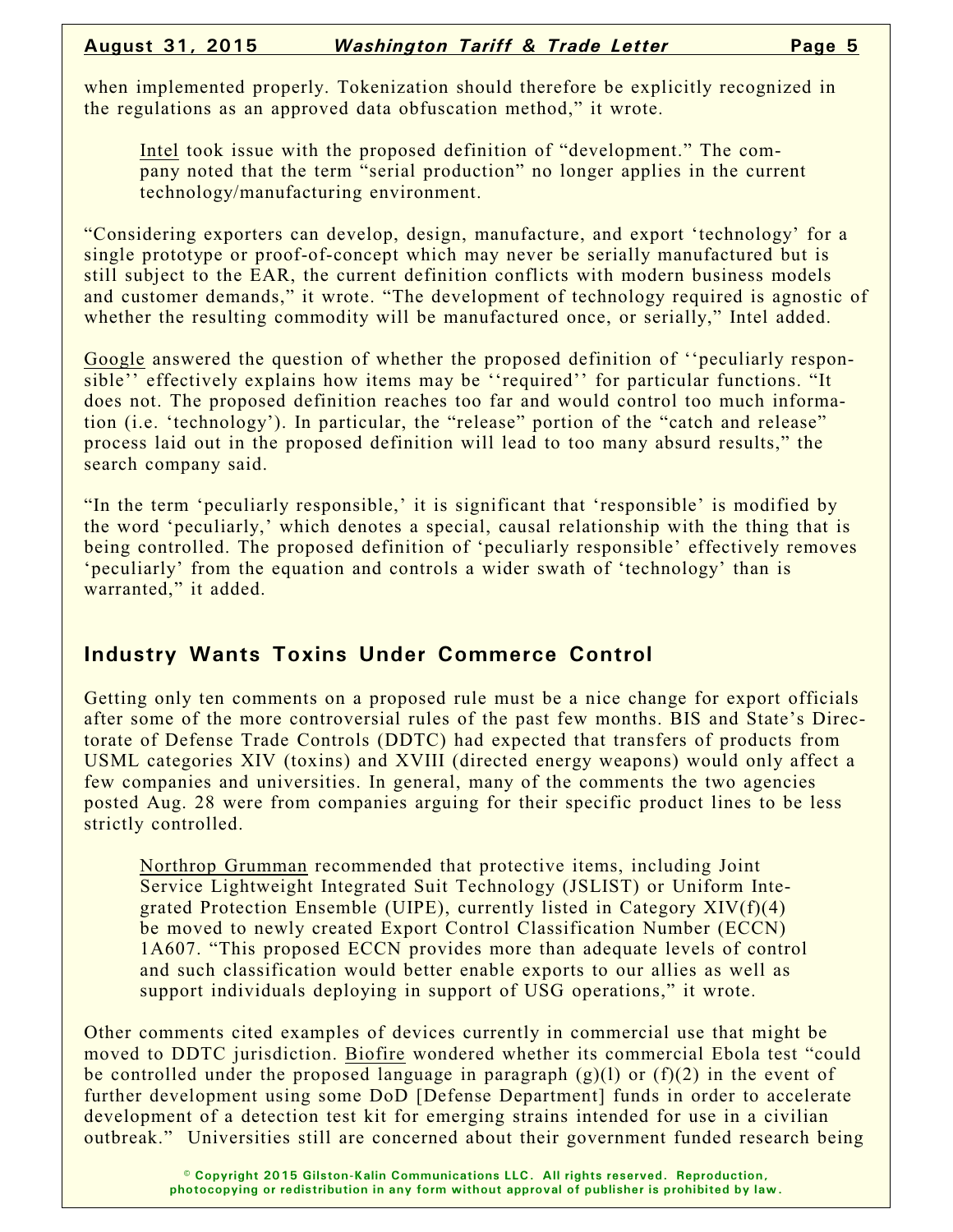controlled under DDTC's International Traffic in Arms Regulations (ITAR), despite officials claiming to address their objections (see **WTTL**, June 22, page 3). "Because of the way the proposed regulations are written, NIH funded microbial research could fall under ITAR, which would seem counter to the charter of NIH. We recommend that a specific carve out be added to exempt NIH, CDC, and USDA funded work from ITAR controls," the Association of University Export Control Officers wrote.

Other universities agreed. "Restrictions should be based on the nature of the research, not the source of the funding. We are concerned that there appears to be an increasing tendency to equate Department of Defense research funding with ITAR status, regardless of the nature of research, which for universities such as UC consists of fundamental research, the results of which are shared broadly," University of California (UC) wrote.

On Category XVIII, IPG suggested retaining the use of "specially designed" in lieu of "sole or primary purpose," which it says is not defined or used elsewhere. "Paragraphs (b) and (e) of proposed Category XVIII employ 'specially designed' and the inconsistency in proposed paragraph (a) leads to confusion in understanding the coverage of the new rule. In addition, a rewritten Category XVIII should fully implement the "specially designed" criteria to ensure that products with commercially applications are placed on the CCL, as opposed to the USML," the company wrote.

#### **\* \* \* Briefs \* \* \***

ENVIRONMENTAL GOODS: In response to USTR request, ITC Aug. 28 launched second Section 131 investigation into probable economic effect of providing duty-free treatment for imports of environmental goods from all U.S. trading partners on U.S. industries and consumers as result of WTO talks on these goods. Separately, it launched investigation Aug. 21 in response to earlier USTR request to examine economic impact of reduced tariffs on just six environmental products (see **WTTL**, Aug. 10, page 7).

TRADE PREFERENCES: USTR in Federal Register Aug. 25 determined that Curaçao meets criteria of Caribbean Basin Trade Partnership Act and, "therefore, imports of eligible products from Curaçao qualify for the enhanced trade benefits provided under the Act." In December 2013, President Obama made country eligible for CBERA (see **WTTL**, Jan. 6, 2014, page 8).

CHLOROPICRIN: In 6-0 "sunset" vote Aug. 20, ITC said revoking antidumping duty order on chloropicrin from China would renew injury to U.S. industry.

CREPE PAPER: In 6-0 "sunset" vote Aug. 18, ITC said revoking antidumping duty order on crepe paper from China also would renew injury to U.S. industry.

ITC: MaryJoan McNamara has joined the ITC as Administrative Law Judge (ALJ), commission announced Aug. 17. Previously, she served as ALJ with Social Security Administration's Office of Disability Adjudication and Review (National Hearing Center) in Baltimore. Prior to that, she was civil litigation attorney in private practice, consultant to State on provisions of Hague Convention; and specialist in Agriculture's Office of Adjudication and Compliance.

EXPORT ENFORCEMENT: Eyad Farah of Barrington, Texas, was indicted in Tampa, Fla., U.S. District Court on charges of conspiring to export firearms to Jordan without license. Firearms were allegedly concealed in vehicles that had been purchased at used car auctions in Central Florida. Farah was arrested in Frankfort, Germany, in June and is in U.S. custody. Jury trial is

> **© Copyright 2015 Gilston-Kalin Communications LLC. All rights reserved. Reproduction, photocopying or redistribution in any form without approval of publisher is prohibited by law.**